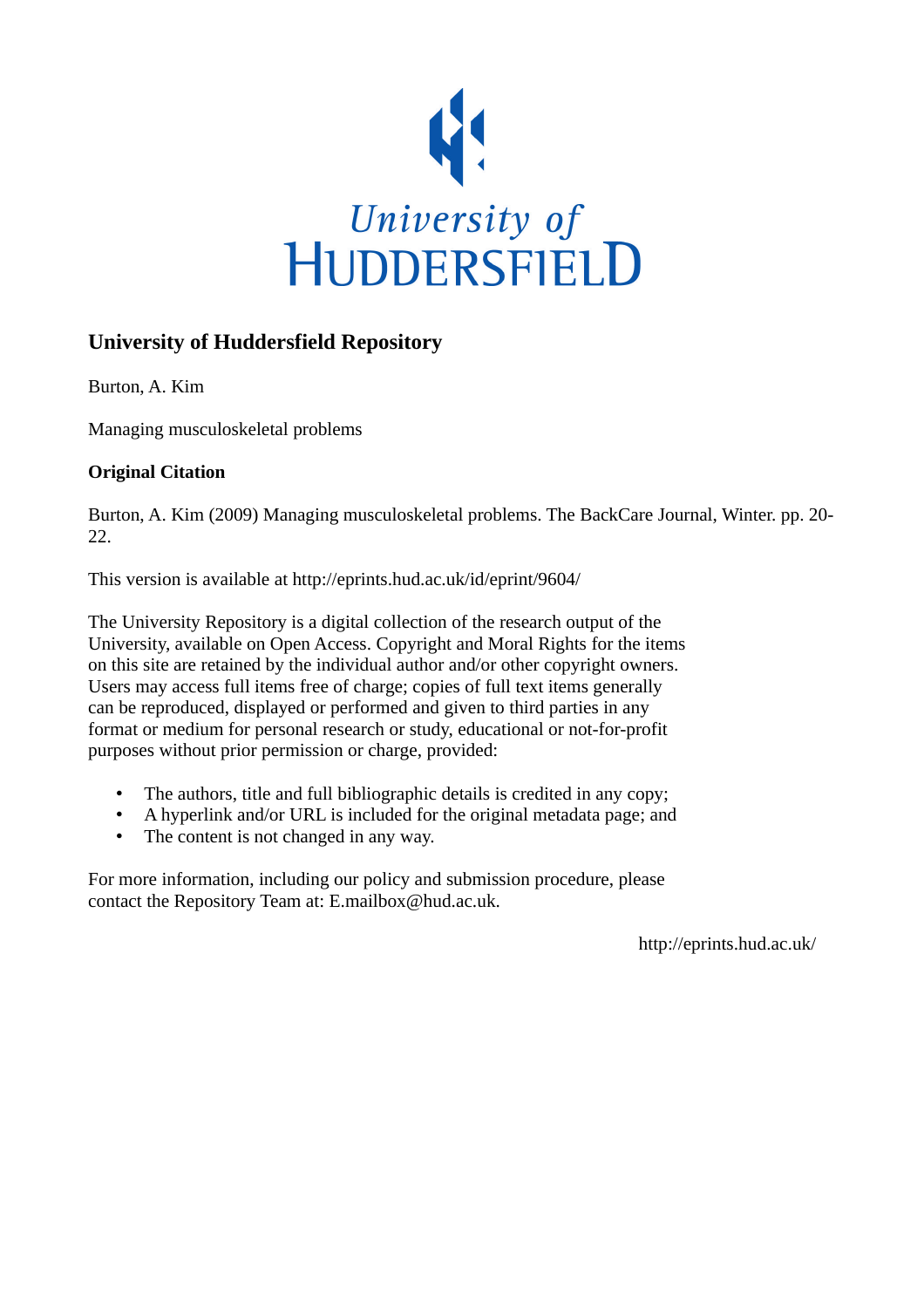# **Managing Musculoskeletal Problems**

#### **Kim Burton 2009/10**

A new evidence-based guide on musculoskeletal problems has been published with sponsorship from BackCare. Intended for both the workplace and the clinic, it describes how to manage musculoskeletal problems effectively by addressing psychosocial obstacles taking account of biological and biomechanical factors (Kendall et al 2009).

We know that most people experience musculoskeletal problems some time during their lifetime, and this has considerable impact on individuals and their families. These problems are often a challenge to health professionals and are costly to industry, insurers and funders, the economy, and our societies. Most are either a minor injury or occur spontaneously, so people should recover: fortunately they generally do and the experience is temporary. The trouble is that some people develop persistent pain and have substantial difficulty getting on with their lives.

When people fail to recover and return to activity and work in a timely way it is mainly because psychosocial obstacles impede progress, not because there is more serious injury or disease (Burton et al 2009). Long-term inactivity and time off work are detrimental to health and well being, so helping people to stay active or working should always be an imperative (Waddell & Burton, 2006). The best way to tackle musculoskeletal problems is to identify obstacles and develop a plan to deal with them, sooner rather than later. Overcoming obstacles needs action from the key players, including the person themselves.

In 1997, Kendall et al described an innovative approach to identifying and managing psychosocial factors in low back pain (Kendall et al 1997). They coined the term 'Yellow Flags' as an easily understood analogy to the widely adopted 'Red Flags'. This development created something of a sea change in the way common musculoskeletal problems such as low back pain were conceptualised and managed. Traditionally, the treatment of low back pain had been primarily biomedical or biomechanical in emphasis, but longitudinal studies consistently demonstrated the importance of psychosocial factors in the development of persistent or chronic problems (Shaw et al 2009). Widespread adoption of the Yellow Flags approach subsequently occurred. This innovative framework led to the conceptual development of Blue Flags to describe factors involving the workplace, and Black Flags to describe the context in which the person with the musculoskeletal problem functions including relevant people, systems and policies (Main et al 2008).

Flags are not a diagnosis, and should not be used to label people - using Flags pejoratively defeats their whole purpose. Identifying Flags complements the diagnosis: their relevance is as contributors to the persistence of the problem.

A practical way to think of Flags is as 'obstacles'. Those that are modifiable can be overcome or got around. This perspective stresses 'ability' rather than 'disability', and shifts the emphasis to actions that facilitate recovery and return to participation. In this sense, obstacles can be transformed into opportunities. People usually need help to overcome or navigate round obstacles. This is where Flags come in – they point to the obstacles in need of action. Problem-solving approaches by the key players working together are often the most useful fruitful.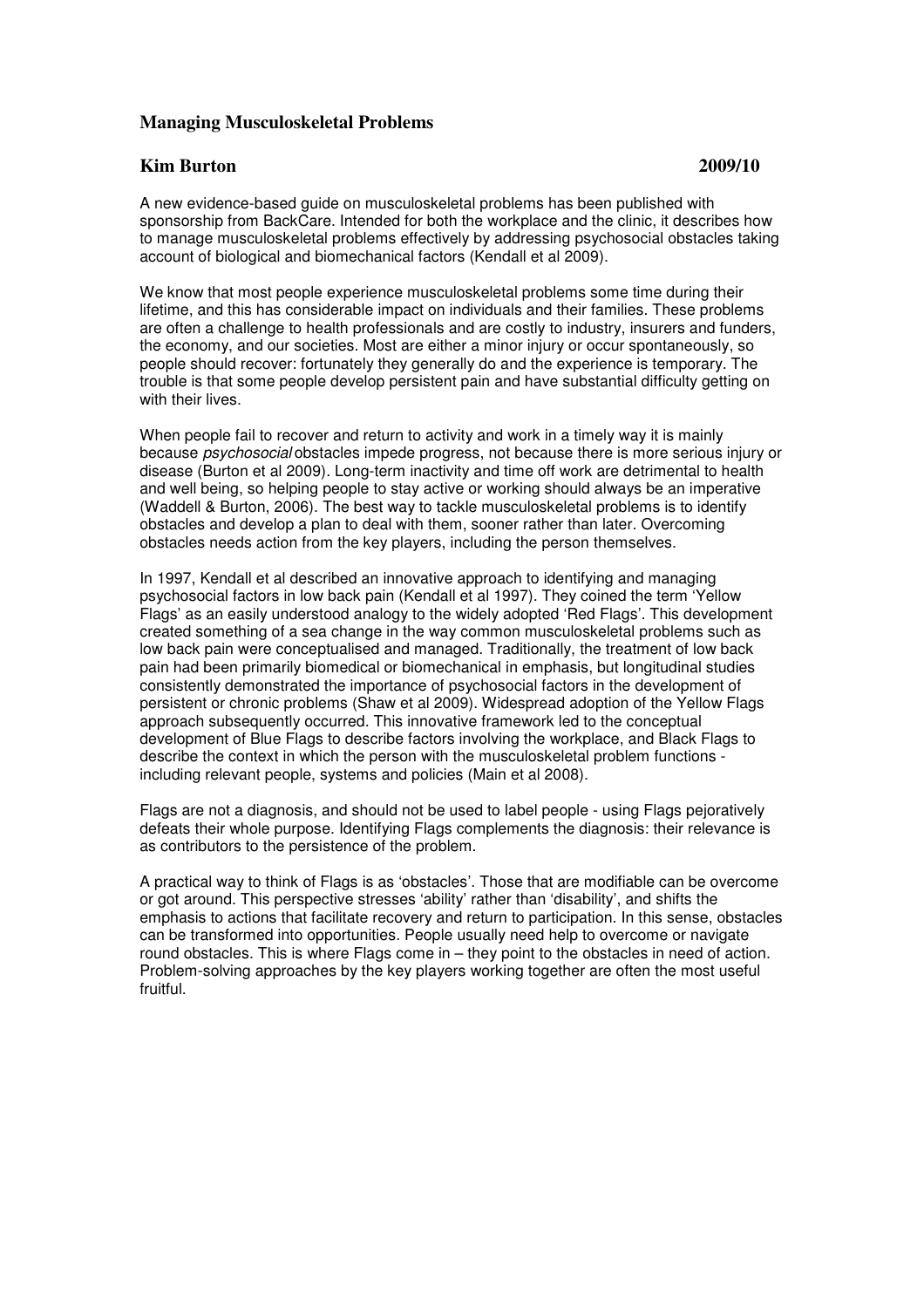# **Insert Text Box 1 about here**

The identification of relevant obstacles that delay recovery and return to activity and work is now divided into three types:

- Yellow Flags are about the **person** they are largely psychosocial factors associated with unfavourable clinical outcomes and the transition to persistent pain and disability.
- Blue Flags are about the **workplace** they stem largely from perceptions about the relationship between work and health, and are associated with reduced ability to work and prolonged absence.
- Black Flags are about the **context** in which the person functions, and include relevant people, systems and policies. These may operate at a societal level, or in the workplace. They are especially important since they may block the helpful actions of healthcare and the workplace. Contextual factors that cannot be changed need to be identified so that they can be navigated around. Black Flags indicate the potential need to involve relevant others and/or other professionals.

This framework is easily remembered with the phrase: **"Person, Workplace, Context"**. It places emphasis on appreciating how Flags contribute to creating an obstacle, and then working out how it can be overcome or bypassed.

The practical approach to using Flags is based on three key steps, recognising that looking for flags should be routine for all musculoskeletal problems.

- 1. Identify specific obstacles to recovery, activity and work.
- 2. Develop a plan to target these obstacles, coordinated among key players with the goal of restoring the person to activity and work.
- 3. Implement it efficiently so that each responsible player knows what actions to take and when.

This is easily remembered by the phrase: "**Identify** flags, develop a **Plan**, take **Action**".

# **Identifying Flags**

Flags are features of the person, their musculoskeletal problem, and how they interact with the world around them. They can be identified by asking questions or making observations. Flags occur in three main domains and these are colour coded for convenience:

#### **Person Flags**

**Thoughts** 

- Catastrophising (focus on worst possible outcome, or interpretation that uncomfortable experiences are unbearable)
- Dysfunctional beliefs and expectations about pain, work and healthcare
- Negative expectation of recovery
- Preoccupation with health

**Feelings** 

- Worry, distress, low mood (may or may not be diagnosable anxiety or depression)
- Fear of movement
- Uncertainty (about what's happened, what's to be done, and what the future holds)

**Behaviours** 

- Extreme symptom report
- Passive coping strategies
- Serial ineffective therapy

# **Workplace Flags**

Employee

- Fear of re-injury
- High physical job demand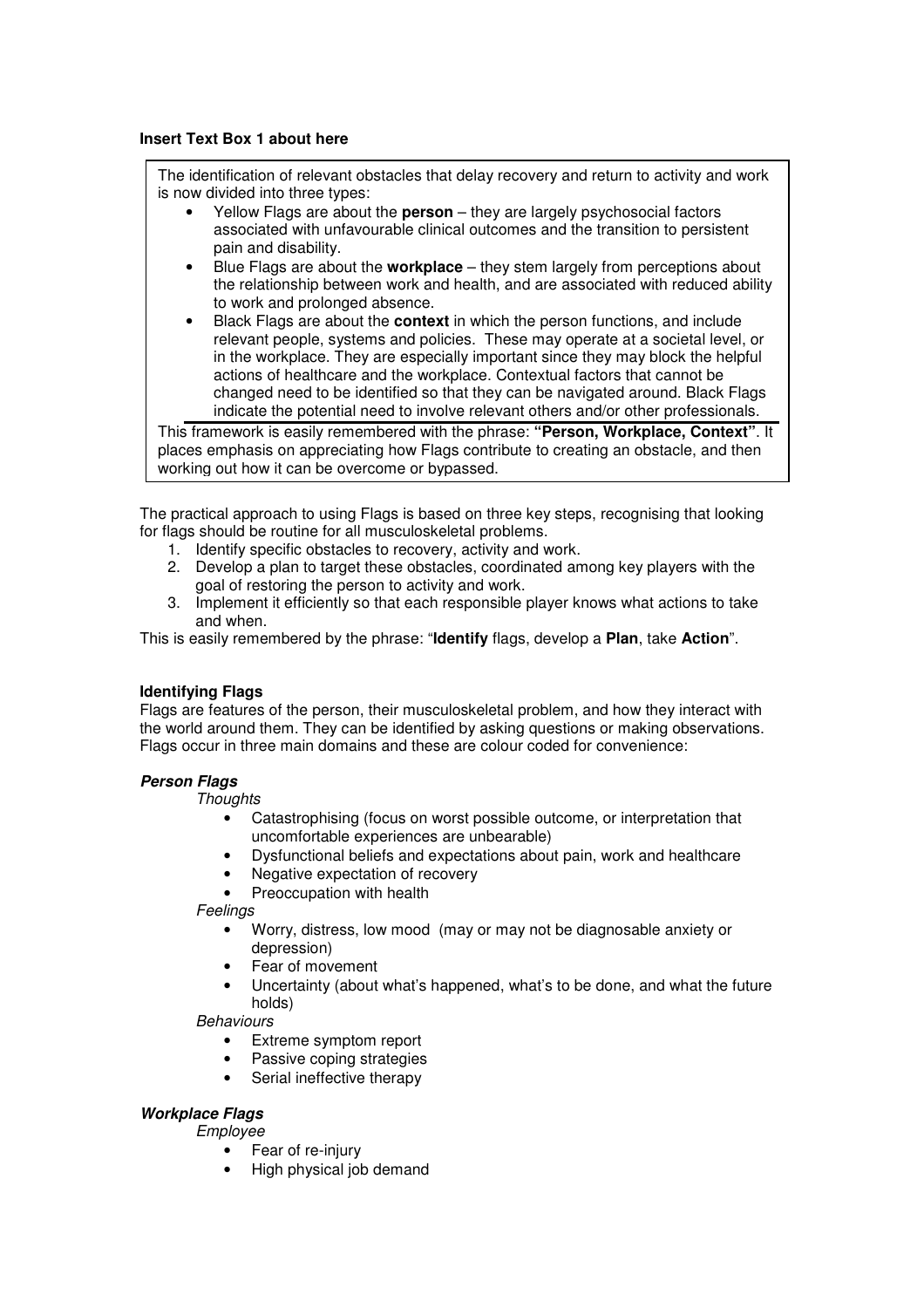- Low expectation of resuming work
- Low job satisfaction
- Low social support or social dysfunction in workplace
- Perception of high job demand/'stress'

# **Workplace**

- Lack of job accommodations/modified work
- Lack of employer communication with employees

# **Context Flags**

- Misunderstandings and disagreements between key players (e.g. employee and employer, or with healthcare).
- Financial and compensation problems.
- Process delays (e.g. due to mistakes, waiting lists, or claim acceptance).
- Overreactions to sensationalist media reports.
- Spouse or family member with negative expectations, fears or beliefs.
- Social isolation, social dysfunction.
- Unhelpful policies/procedures used by company

**Multiple flags** – psychosocial variables can have a cumulative effect - because the Flags interact, people often have multiple obstacles across domains – a Flag in one domain does not exclude one from another: rather it makes it more likely.

The presence of Flags indicates an increased likelihood of an unfavourable course of recovery with respect to level of function and productive activity. They do not necessarily indicate the presence, or severity, of persisting pain.

### **Developing a Plan**

To make a difference all key players need to maintain a focus on activity and work. Helping people stay at/return to work depends on a combination of work-focused healthcare and an accommodating workplace. Both need to be coordinated. The imperative is to prevent development of negative psychosocial influences since these reduce the person's ability and willingness to participate in productive activity. Respond promptly when there is a lack of progress.

Communication and combining information is key to developing a successful Plan to overcome obstacles. The use of written confidentiality waivers is recommended to facilitate this process. Key players combine information to identify the important obstacles for this person, in this workplace, in this context.

The key principles for developing a plan are to tackle specific obstacles using specific actions. Each action needs to have an agreed timeframe, and be assigned to a responsible player. All players should emphasise ability, not disability. Someone should be assigned responsibility to

- All players
	- o agree common goals
	- o ensure accommodating workplace
- Copy of plan to all players and person
- Provision for revising plan

Revising a Plan becomes necessary when there is a lack of progress, or a lower level of activity and not returning to work indicate the need to re-evaluate Flags and identify new or changing obstacles.

#### **Taking Action**

This requires a number of simple steps: appreciation of the problem; awareness of the nature of obstacles; familiarity with the means of identifying obstacles (the Flags); development of a plan of action to tackle the obstacles; and, implementation of the action plan by all key players.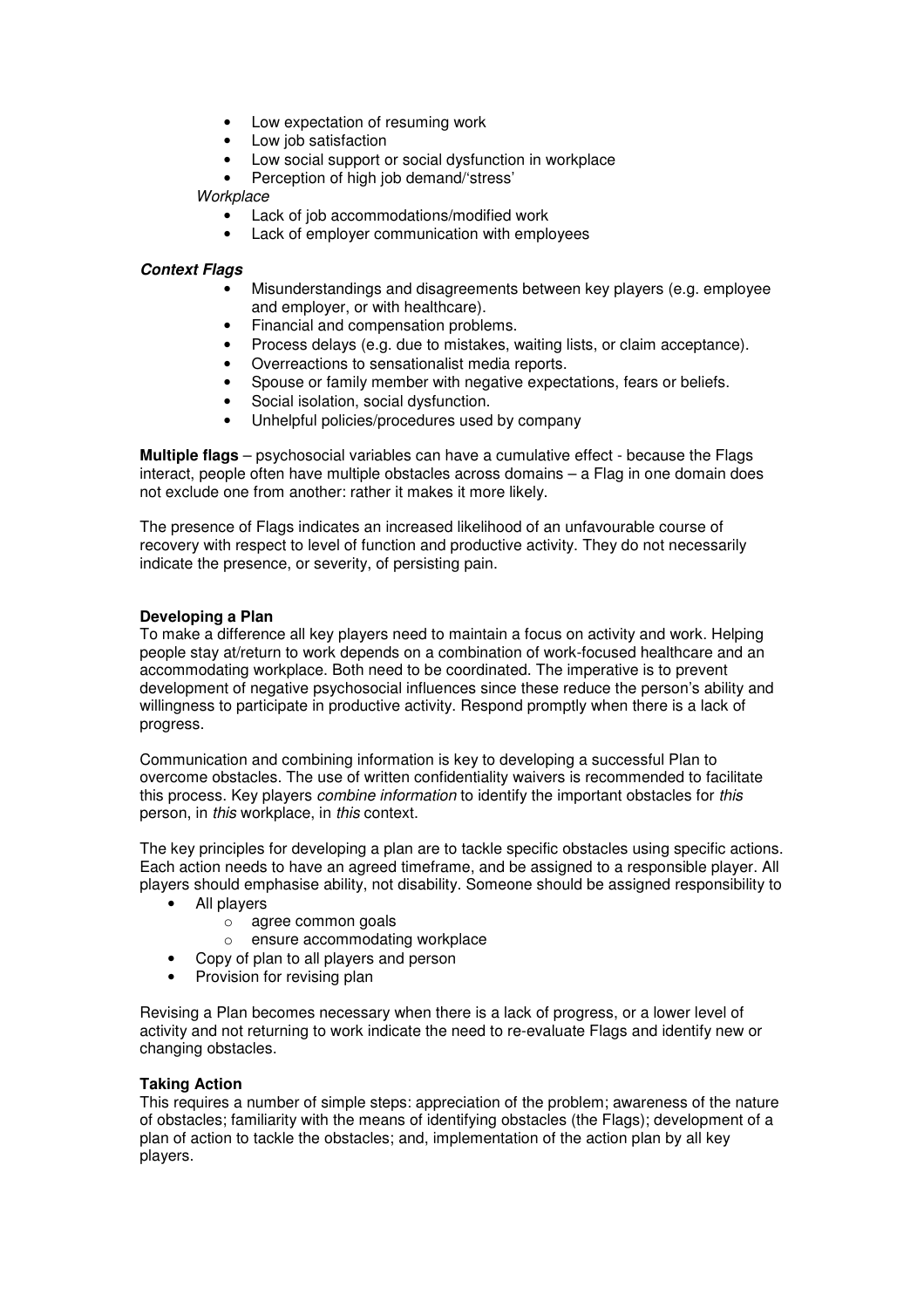The key actions in managing musculoskeletal problems are based on:

- Appropriate healthcare intervention to deal with biomedical issues
- Healthcare that supports, and does not hinder, early return to activity/work
- Communication between the players to make it happen on time
- Workplace facilitation to ease the worker back to usual duties

But – these elements must be delivered simultaneously – they must be interwoven – they cannot be sequential.

The main principle of managing psychosocial factors effectively is that the intervention must address the identified Flags and obstacles, using both healthcare and the workplace. In practice these interventions address psychosocial factors, such as beliefs, fears, and avoidance behaviours. Psychosocial interventions such as problem-solving training and coping strategies can usefully supplement exercises and information/advice, and contribute to increasing activity. An accommodating workplace can be the key to work retention and early return to work. Furthermore, it is important to ensure (through communication) that all players know what actions are to be done, by whom, and when.

Progress in managing psychosocial factors is best evaluated using objective measures such as actual behaviours (e.g. hours at work, duration of sitting tolerance, return to usual job etc). It is best to avoid subjective approaches, such as 'how are you feeling?' - ask instead 'what have you been doing?'

The effective and efficient implementation of the psychosocial Flags framework also depends on clarity about timing, and who is responsible for what. A practical and innovative approach was devised, based on the evidence, which outlines expected timeframes (from the start of absence from work or the onset of symptoms) using a stepped approach. This matches input to need, so that the person receives 'only what's needed, when it's needed'.

| <b>Stepped Approach to Managing Musculoskeletal Problems</b> |                                                                                                                                                                  |
|--------------------------------------------------------------|------------------------------------------------------------------------------------------------------------------------------------------------------------------|
| < 2 weeks:                                                   | Provide support:<br>- Evidence-based advice<br>- Myth busting<br>- Symptom control                                                                               |
| 2-6 weeks:                                                   | Light intervention:<br>- Healthcare + workplace accommodation<br>- Identify psychosocial obstacles<br>- Develop plan for early return to activity and work       |
| 6-12 weeks                                                   | Shift up another gear:<br>- Check for ongoing obstacles<br>- Expand vocational rehabilitation approach<br>- Cease ineffective healthcare                         |
| > 12 weeks                                                   | Multidisciplinary approach:<br>- Revisit plan and goals<br>- Move to cognitive behavioural approach<br>- Maximise return to work/activity efforts by all players |
| $>$ 26 weeks:                                                | Move to social solutions:<br>- Provide signposting + community support<br>- All players maintain communication<br>- Avoid unnecessary medical intervention       |

**References**